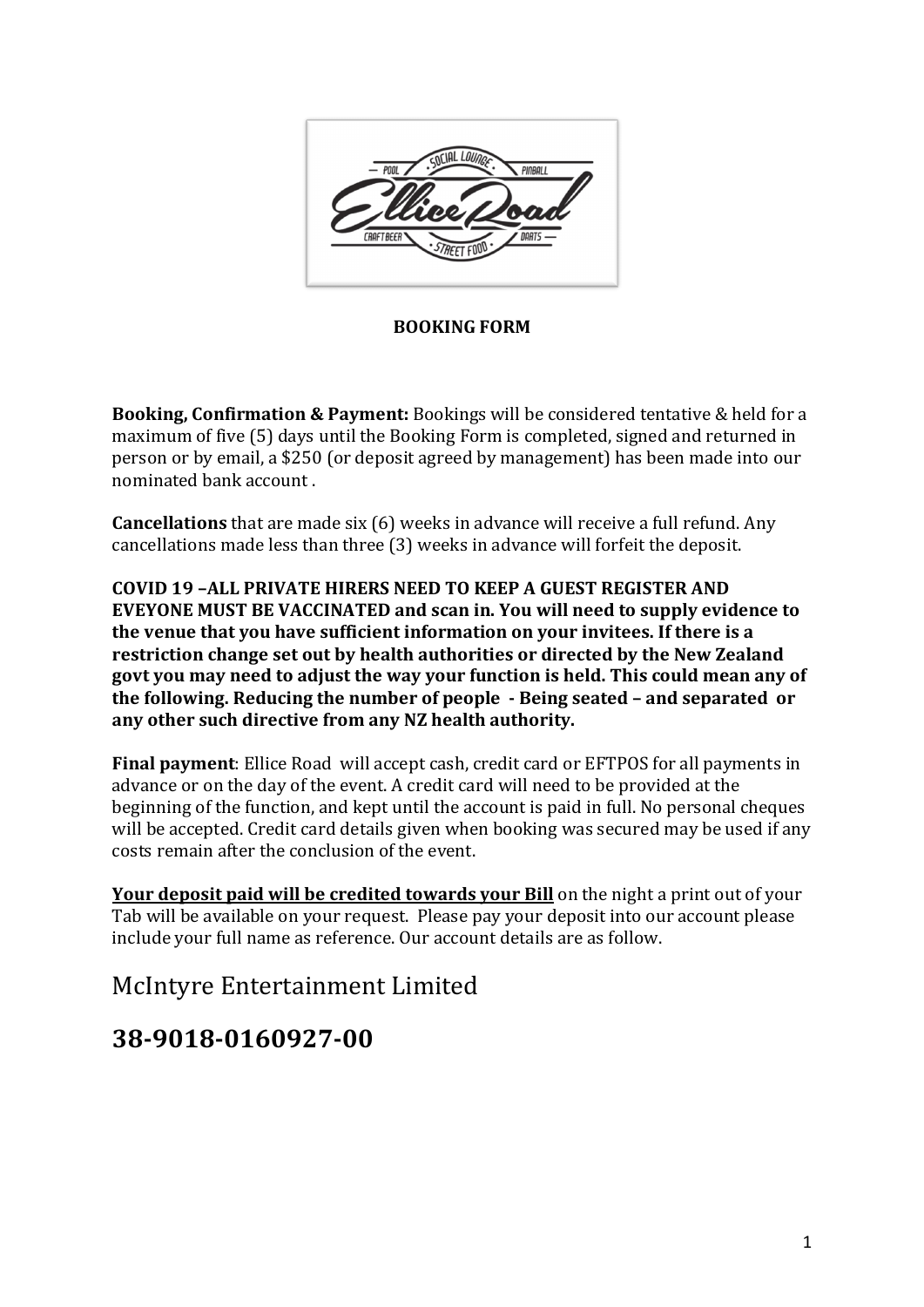**Food selection** and full payment for food items is required no less than seven (7) days prior to the event. Beverage payments can be made in advance or at the completion of the event

**Final numbers** for your function need to be confirmed seven (7) days prior to the event. 

**Length of functions** will be determined before the event and in conjunction with the trading hours. In some cases there will be bookings after one another, in these instances guests are required to vacate the area one hour before the second scheduled function commences. Normally we do not reserve spaces past 10pm.

**Damage:** The client will be accountable for any loss or damage which is caused to any part of the Venue by themselves or by any guests of your function. You should have a guest register form of all attending the function. The Pool Tables are very expensive to recover so please do not consume food or drinks on or near the tables. A recover charge for these is \$600 per table which will be at the hires cost. Just make sure you let everyone know at the start of your event.

## **Ellice road at sole discretion may charge a higher deposit for higher risk functions such as 18<sup>th</sup> & 21<sup>st</sup> Birthdays or any other event we would consider higher risk.**

**Music:** Depending on the space booked for the function there may be a variety of music options available. The volume of the music is at the manager's discretion.

**Dress Regulations** do apply. Minimum requirements are smart casual wear. Unless of course you have a themed or dress up party.

**Prices** and selection of beverages and canapés and platters are subject to change.

We outsource all of our catering, so you are more than welcome to self cater should you wish to. We do have a small in house menu of Pizzas and bar snacks.

**Minors** are only permitted in certain areas of the venue and certain function areas until 9pm. As part of our Liquor License minors may only be in authorised areas and must be accompanied and in the immediate presence of a Responsible Adult (parent or Legal Guardian) at all times. The attendance of minors under the age of 18, babies and infants must be approved by management prior to the function.

**18th and 21st and Stags** In the past most damage is done at this type of event. We require a credit card as a security for any significant damage caused by any of your guests. If something is broken or damaged then we will get a quote for the repairs to be carried out at your cost. Obviously you would have the opportunity to make good any damage yourself as long as the repairs are done as soon as reasonably possible after the event. You are welcome to take photos.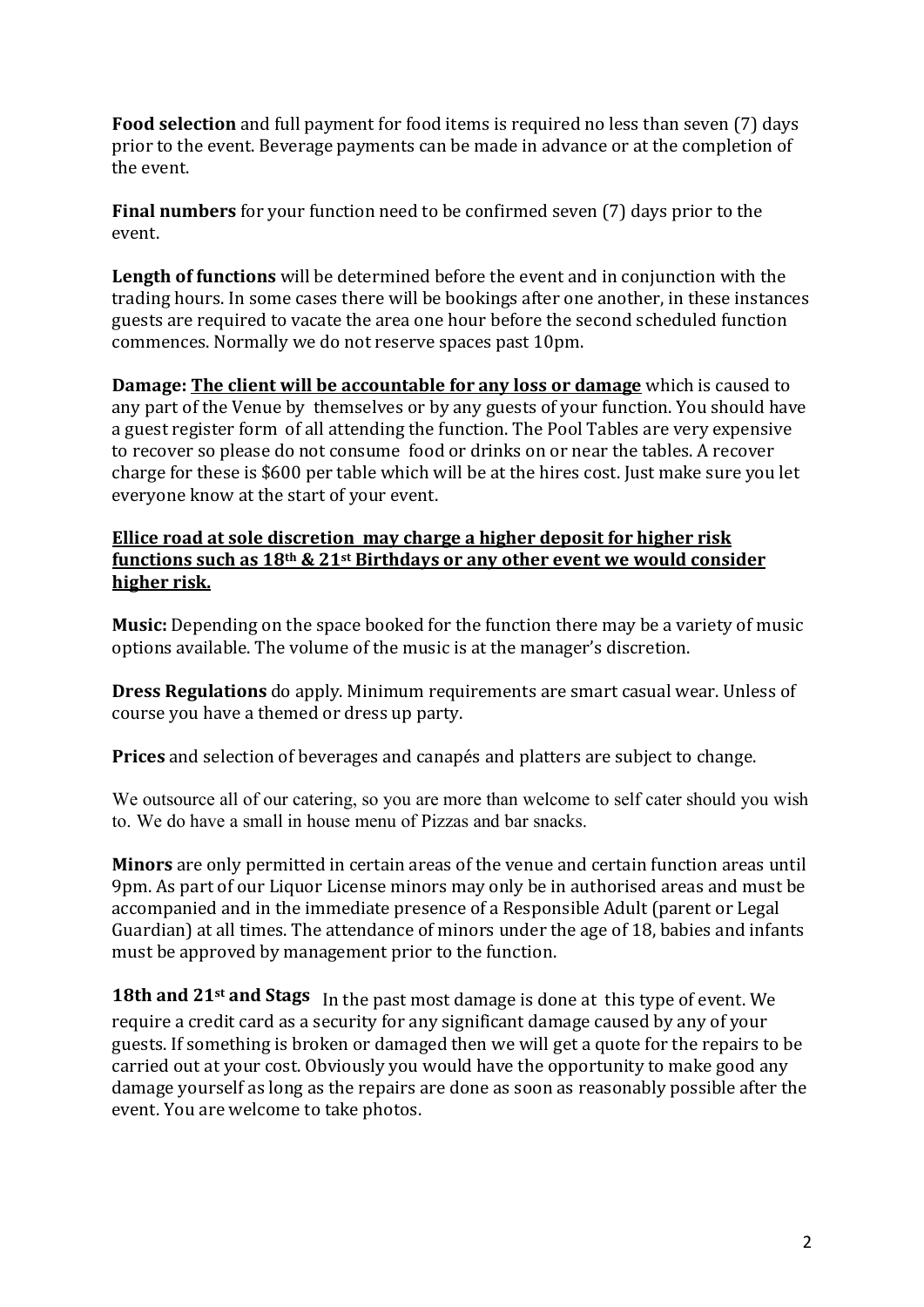**Minimum spend** and room hire charges may be applicable.

During different days of the week and also busy season such as Christmas a minimum spend will apply. This is purely the fact that we close the business for your function. Where you share the venue with others then this can be reviewed on a case by case basis. You will be notified of the minimum spend requirements at the time of the booking.

## **Accuracy of Information:** When booking a function

it is the host's responsibility to give accurate details in relation to the type of function and its guests. If a guest falsifies information or a function is booked on forged pretences Ellice road reserves the right to cancel that function without notice and at the expense of the guest.

I have read the terms and conditions stated above and understand that it is a legally binding contract and that the hotel reserves the right to refuse entry without exception.

| Signed             |  |
|--------------------|--|
| Dated              |  |
|                    |  |
| Full name of Hirer |  |
|                    |  |
|                    |  |
|                    |  |
| <b>Contact PH</b>  |  |